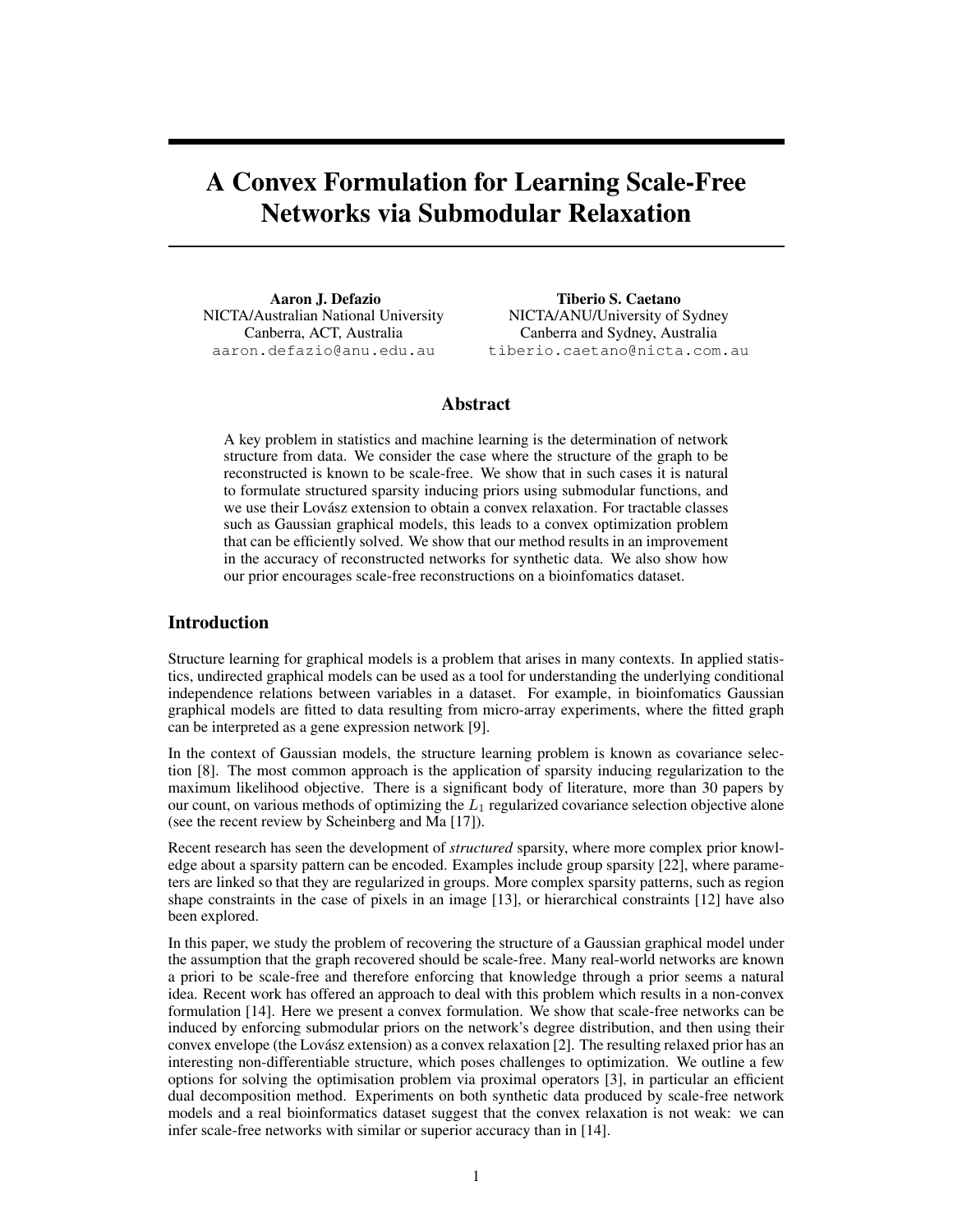## 1 Combinatorial Objective

Consider an undirected graph with edge set E and node set V, where n is the number of nodes. We denote the degree of node v as  $d_E(v)$ , and the complete graph with n nodes as  $K_n$ . We are concerned with placing priors on the degree distributions of graphs such as  $(V, E)$ . By degree distribution, we mean the bag of degrees  $\{d_E(v)|v \in V\}$ .

A natural prior on degree distributions can be formed from the family of exponential random graphs [21]. Exponential random graph (ERG) models assign a probability to each n node graph using an exponential family model. The probability of each graph depends on a small set of sufficient statistics, in our case we only consider the degree statistics. A ERG distribution with degree parametrization takes the form:

$$
p(G = (V, E); h) \approx \frac{1}{Z(h)} \exp\left[-\sum_{v \in V} h(d_E(v))\right],\tag{1}
$$

The degree weighting function  $h : \mathbb{Z}^+ \to \mathbb{R}$  encodes the preference for each particular degree. The function  $Z$  is chosen so that the distribution is correctly normalized over  $n$  node graphs.

A number of choices for h are reasonable; A geometric series  $h(i) \propto 1 - \alpha^i$  with  $\alpha \in (0,1)$  has been proposed by Snijders et al. [20] and has been widely adopted. However for encouraging scale free graphs we require a more rapidly increasing sequence. It is instructive to observe that, under the strong assumption that each node's degree is independent of the rest,  $h$  grows logarithmically. To see this, take a scale free model with scale  $\alpha$ ; the joint distribution takes the form:

$$
p(G = (V, E); \epsilon, \alpha) \approx \frac{1}{Z(\epsilon, \alpha)} \prod_{v \in V} (d_E(v) + \epsilon)^{-\alpha},
$$

where  $\epsilon > 0$  is added to prevent infinite weights. Putting this into ERG form gives the weight sequence  $h(i) = \alpha \log(i + \epsilon)$ . We will consider this and other functions h in Section 4. We intend to perform maximum a posteriori (MAP) estimation of a graph structure using such a distribution as a prior, so the object of our attention is the negative log-posterior, which we denote  $F$ :

$$
F(E) = \sum_{v \in V} h(d_E(v)) + \text{const.}
$$
 (2)

So far we have defined a function on edge sets only, however in practice we want to optimize over a weighted graph, which is intractable when using discontinuous functions such as  $F$ . We now consider the properties of  $h$  that lead to a convex relaxation of  $F$ .

## 2 Submodularity

A set function  $F: 2^E \to \mathbb{R}$  on E is a non-decreasing submodular function if for all  $A \subset B \subset E$ and  $x \in E \backslash B$  the following conditions hold:

$$
F(A \cup \{x\}) - F(A) \ge F(B \cup \{x\}) - F(B)
$$
 (submodularity)  
and  $F(A) \le F(B)$ . (non-decreasing)

The first condition can be interpreted as a diminishing returns condition; adding x to a set A increases  $F(A)$  by more than adding it to a larger set B, if B contains A.

We now consider a set of conditions that can be placed on  $h$  so that  $F$  is submodular.

Proposition 1. *Denote* h *as tractable if* h *is non-decreasing, concave and* h(0) = 0*. For tractable* h*,* F *is a non-decreasing submodular function.*

*Proof.* First note that the degree function is a set cardinality function, and hence modular. A concave transformation of a modular function is submodular [1], and the sum of submodular functions is submodular. П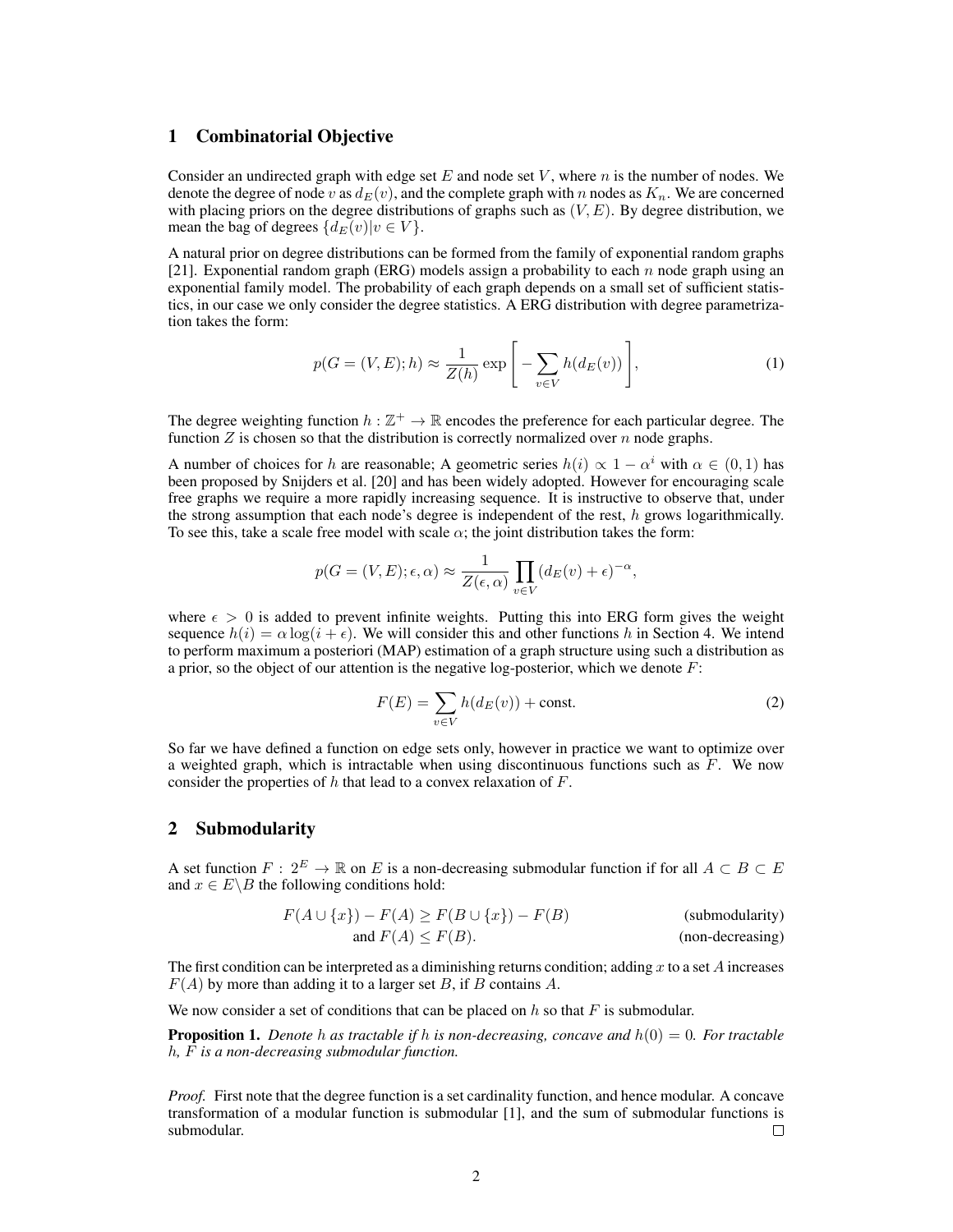The concavity restriction we impose on  $h$  is the key ingredient that allows us to use submodularity to enforce a prior for scale-free networks; any prior favouring long tailed degree distributions must place a lower weight on new edges joining highly connected nodes than on those joining other nodes. As far as we are aware, this is a novel way of mathematically modelling the 'preferential attachment' rule [4] that gives rise to scale-free networks: through non-decreasing submodular functions on the degree distribution.

Let X denote a symmetric matrix of edge weights. A natural convex relaxation of  $F$  would be the convex envelope of  $F(Supp(X))$  under some restricted domain. For tractable h, we have by construction that  $F$  satisfies the conditions of Proposition 1 in [2], so that the convex envelope of  $F(\text{Supp}(X))$  on the  $L_{\infty}$  ball is precisely the Lovász extension evaluated on  $|X|$ . The Lovász extension for our function is easy to determine as it is a sum of "functions of cardinality" which are considered in [2]. Below is the result from [2] adapted to our problem.

**Proposition 2.** Let  $X_{i,(j)}$  be the weight of the jth edge connected to i, under a decreasing ordering *by absolute value (i.e*  $|X_{i,(0)}| \geq |X_{i,(1)}| \geq ... \geq |X_{i,(n-1)}|$ *). The notation (i) maps from sorted order to the natural ordering, with the diagonal not included. Then the convex envelope of* F *for tractable h over the*  $L_{\infty}$  *norm unit ball is:* 

$$
\Omega(X) = \sum_{i=0}^{n} \sum_{k=0}^{n-1} (h(k+1) - h(k)) |X_{i,(k)}|.
$$

*This function is piece-wise linear and convex.*

The form of  $\Omega$  is quite intuitive. It behaves like a  $L_1$  norm with an additional weight on each edge that depends on how the edge ranks with respect to the other edges of its neighbouring nodes.

## 3 Optimization

We are interested in using  $\Omega$  as a prior, for optimizations of the form

$$
\text{minimize}_{X} \quad f(X) = g(X) + \alpha \Omega(X),
$$

for convex functions g and prior strength parameters  $\alpha \in \mathbb{R}^+$ , over symmetric X. We will focus on the simplest structure learning problem that occurs in graphical model training, that of Gaussian models. In which case we have

$$
g(X) = \langle X, C \rangle - \log \det X,
$$

where  $C$  is the observed covariance matrix of our data. The support of  $X$  will then be the set of edges in the undirected graphical model together with the node precisions. This function is a rescaling of the maximum likelihood objective. In order for the resulting  $X$  to define a normalizable distribution, X must be restricted to the cone of positive definite matrices. This is not a problem in practice as  $g(X)$  is infinite on the boundary of the PSD cone, and hence the constraint can be handled by restricting optimization steps to the interior of the cone. In fact  $X$  can be shown to be in a strictly smaller cone,  $X^* \ge aI$ , for a derivable from C [15]. This restricted domain is useful as  $g(X)$  has Lipschitz continuous gradients over  $X \succeq aI$  but not over all positive definite matrices [18].

There are a number of possible algorithms that can be applied for optimizing a convex nondifferentiable objective such as  $f$ . Bach [2] suggests two approaches to optimizing functions involving submodular relaxation priors; a subgradient approach and a proximal approach.

Subgradient methods are the simplest class of methods for optimizing non-smooth convex functions. They provide a good baseline for comparison with other methods. For our objective, a subgradient is simple to evaluate at any point, due to the piecewise continuous nature of  $\Omega(X)$ . Unfortunately (primal) subgradient methods for our problem will not return sparse solutions except in the limit of convergence. They will instead give intermediate values that oscillate around their limiting values.

An alternative is the use of proximal methods [2]. Proximal methods exhibit superior convergence in comparison to subgradient methods, and produce sparse solutions. Proximal methods rely on solving a simpler optimization problem, known as the *proximal* operator at each iteration:

$$
\underset{X}{\arg\min} \left[ \alpha \Omega(X) + \frac{1}{2} \left\| X - Z \right\|_2^2 \right],
$$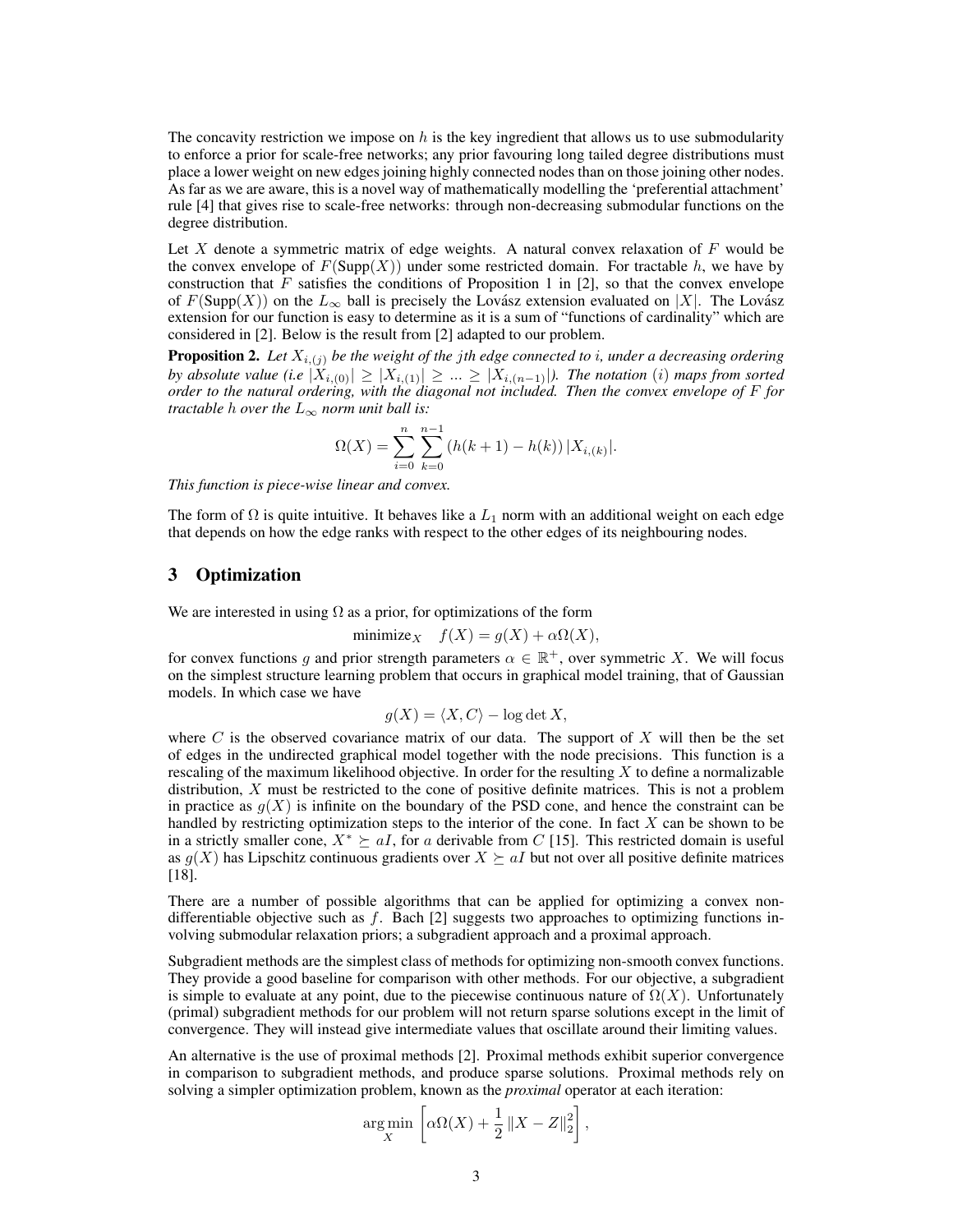where  $Z$  is a variable that varies at each iteration. For many problems of interest, the proximal operator can be evaluated using a closed form solution. For non-decreasing submodular relaxations, the proximal operator can be evaluated by solving a submodular minimization on a related (not necessarily non-decreasing) submodular function [2].

Bach [2] considers several example problems where the proximal operator can be evaluated using fast graph cut methods. For the class of functions we consider, graph-cut methods are not applicable. Generic submodular minimization algorithms could be as slow as  $O(n^{12})$  for a *n*-vertex graph, which is clearly impractical [11]. We will instead propose a dual decomposition method for solving this proximal operator problem in Section 3.2.

For solving our optimisation problem, instead of using the standard proximal method (sometimes known as ISTA), which involves a gradient step followed by the proximal operator, we propose to use the alternating direction method of multipliers (ADMM), which has shown good results when applied to the standard  $L_1$  regularized covariance selection problem [18]. Next we show how to apply ADMM to our problem.

#### 3.1 Alternating direction method of multipliers

The alternating direction method of multipliers (ADMM, Boyd et al. [6]) is one approach to optimizing our objective that has a number of advantages over the basic proximal method. Let  $U$  be the matrix of dual variables for the decoupled problem:

$$
\begin{array}{ll}\text{minimize}_{X} & g(X) + \alpha \Omega(Y), \\ \text{s.t.} & X = Y. \end{array}
$$

Following the presentation of the algorithm in Boyd et al. [6], given the values  $Y^{(l)}$  and  $U^{(l)}$  from iteration *l*, with  $U^{(0)} = 0_n$  and  $Y^{(0)} = I_n$  the ADMM updates for iteration  $l + 1$  are:

i

$$
X^{(l+1)} = \underset{Y}{\arg\min} \left[ \langle X, C \rangle - \log \det X + \frac{\rho}{2} ||X - Y^{(l)} + U^{(l)}||_2^2 \right]
$$
  

$$
Y^{(l+1)} = \underset{Y}{\arg\min} \left[ \alpha \Omega(Y) + \frac{\rho}{2} ||X^{(l+1)} - Y + U^{(l)}||_2^2 \right]
$$
  

$$
U^{(l+1)} = U^{(l)} + X^{(l+1)} - Y^{(l+1)},
$$

where  $\rho > 0$  is a fixed step-size parameter (we used  $\rho = 0.5$ ). The advantage of this form is that both the  $X$  and  $Y$  updates are a proximal operation. It turns out that the proximal operator for  $g$  (i.e. the  $X^{(l+1)}$  update) actually has a simple solution [18] that can be computed by taking an eigenvalue decomposition  $Q^T \Lambda Q = \rho(Y-U) - C$ , where  $\Lambda = \text{diag}(\lambda_1, \ldots, \lambda_n)$  and updating the eigenvalues using the formula

$$
\lambda'_i := \frac{\lambda_i + \sqrt{\lambda_i^2 + 4\rho}}{2\rho}
$$

to give  $X = Q^T \Lambda' Q$ . The stopping criterion we used was  $||X^{(l+1)} - Y^{(l+1)}|| < \epsilon$  and  $||Y^{(l+1)} - Y^{(l)}|| < \epsilon$ . In practice the ADMM method is one of the fastest methods for  $L_1$  regularized covariance selection. Scheinbert et al. [18] show that convergence is guaranteed if additional cone restrictions are placed on the minimization with respect to  $X$ , and small enough step sizes are used. For our degree prior regularizer, the difficultly is in computing the proximal operator for  $\Omega$ , as the rest of the algorithm is identical to that presented in Boyd et al. [6]. We now show how we solve the problem of computing the proximal operator for  $\Omega$ .

#### 3.2 Proximal operator using dual decomposition

Here we describe the optimisation algorithm that we effectively use for computing the proximal operator. The regularizer  $\Omega$  has a quite complicated structure due to the interplay between the terms involving the two end points for each edge. We can decouple these terms using the dual decomposition technique, by writing the proximal operation for a given  $Z = Y - U$  as:

minimize<sub>X</sub> = 
$$
\frac{\alpha}{\rho} \sum_{i}^{n} \sum_{k}^{n-1} (h(k+1) - h(k)) |X_{i,(k)}| + \frac{1}{2} ||X - Z||_2^2
$$
  
s.t.  $X = X^T$ .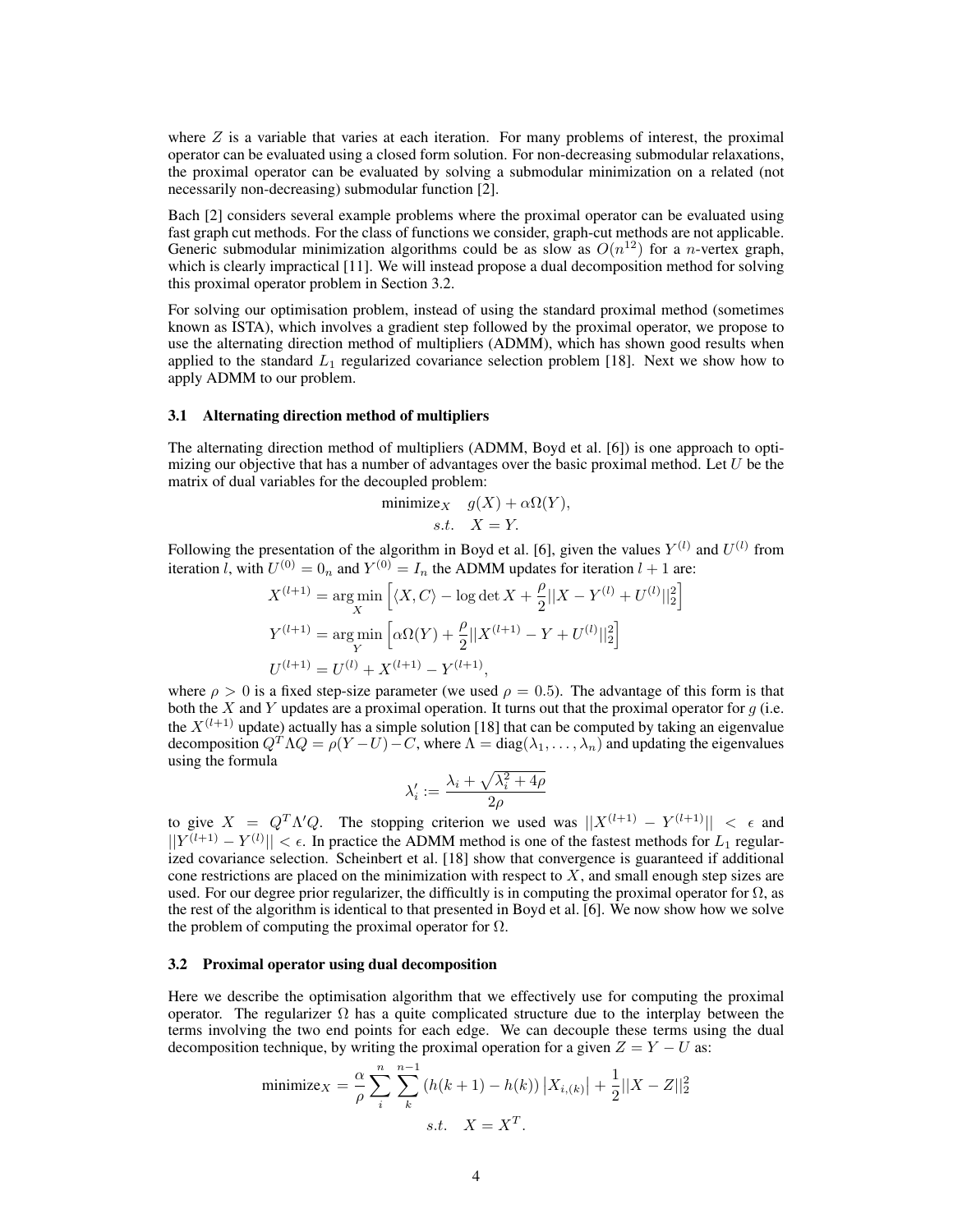The only difference so far is that we have made the symmetry constraint explicit. Taking the dual gives a formulation where the upper and lower triangle are treated as separate variables. The dual variable matrix V corresponds to the Lagrange multipliers of the symmetry constraint, which for notational convenience we store in an anti-symmetric matrix. The dual decomposition method is given in Algorithm 1.

Algorithm 1 Dual decomposition main

input: matrix Z, constants  $\alpha$ ,  $\rho$ input: step-size  $0 < \eta < 1$ initialize:  $X = Z$ initialize:  $V = 0_n$ repeat for  $l=0$  until  $n-1$  do  $X_{l*}$  = solveSubproblem( $Z_{l*}$ ,  $V_{l*}$ ) # Algorithm 2 end for  $V = V + \eta (X - X^T)$ until  $||X - X^T|| < 10^{-6}$  $X = \frac{1}{2}(X + X^T)$  # symmetrize **round:** any  $|X_{ij}| < 10^{-15}$  to 0 return X

We use the notation  $X_{i*}$  to denote the *i*th row of X. Since this is a dual method, the primal variables X are not feasible (i.e. symmetric) until convergence. Essentially we have decomposed the original problem, so that now we only need to solve the proximal operation for each node in isolation, namely the subproblems:

$$
\forall i. \ X_{i*}^{(l+1)} = \arg\min_{x} \frac{\alpha}{\rho} \sum_{k}^{n-1} \left( h(k+1) - h(k) \right) |x_{(k)}| + ||x - Z_{i*} + V_{i*}^{(l)}||_2^2.
$$
 (3)

Note that the dual variable has been integrated into the quadratic term by completing the square. As the diagonal elements of  $X$  are not included in the sort ordering, they will be minimized by  $X_{ii} = Z_{ii}$ , for all i. Each subproblem is strongly convex as they consist of convex terms plus a positive quadratic term. This implies that the dual problem is differentiable (as the subdifferential contains only one subgradient), hence the  $V$  update is actually gradient ascent. Since a fixed step size is used, and the dual is Lipschitz continuous, for sufficiently small step-size convergence is guaranteed. In practice we used  $\eta = 0.9$  for all our tests.

This dual decomposition subproblem can also be interpreted as just a step within the ADMM framework. If applied in a standard way, only one dual variable update would be performed before another expensive eigenvalue decomposition step. Since each iteration of the dual decomposition is much faster than the eigenvalue decomposition, it makes more sense to treat it as a separate problem as we propose here. It also ensures that the eigenvalue decomposition is only performed on symmetric matrices.

Each subproblem in our decomposition is still a non-trivial problem. They do have a closed form solution, involving a sort and several passes over the node's edges, as described in Algorithm 2.

#### Proposition 3. *Algorithm 2 solves the subproblem in equation 3.*

*Proof:* See Appendix 1 in the supplementary material. The main subtlety is the grouping together of elements induced at the non-differentiable points. If multiple edges connected to the same node have the same absolute value, their subdifferential becomes the same, and they behave as a single point whose weight is the average. To handle this grouping, we use a disjoint-set data-structure, where each  $x_j$  is either in a singleton set, or grouped in a set with other elements, whose absolute value is the same.

## 4 Alternative degree priors

Under the restrictions on h detailed in Proposition 1, several other choices seem reasonable. The scale free prior can be smoothed somewhat, by the addition of a linear term, giving

$$
h_{\epsilon,\beta}(i) = \log(i+\epsilon) + \beta i,
$$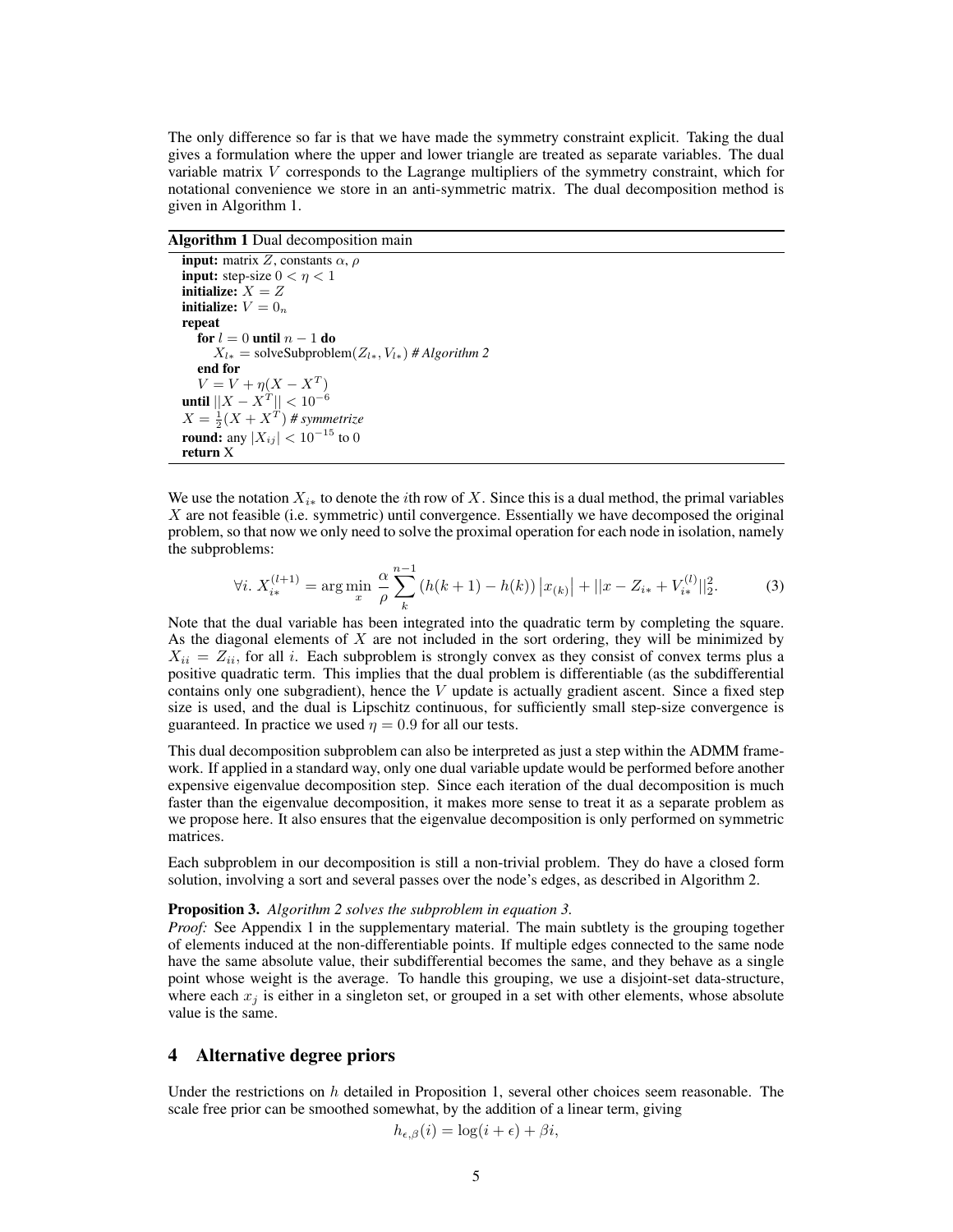Algorithm 2 Dual decomposition subproblem (*solveSubproblem*)

input: vectors  $z, v$ **initialize:** Disjoint-set datastructure with set membership function  $\gamma$  $w = z - v$  *# w gives the sort order*  $u=0_n$ **build:** sorted-to-original position function  $\mu$  under descending absolute value order of  $w$ , excluding the diagonal for  $k = 0$  until  $n - 1$  do  $j = \mu(k)$  $u_j = |w_j| - \frac{\alpha}{\rho} (h(k+1) - h(k))$  $\gamma(j)$ .value =  $u_i$  $r = k$ while  $r > 1$  and  $\gamma(\mu(r))$ .value  $\geq \gamma(\mu(r-1))$ .value do **join:** the sets containing  $\mu(r)$  and  $\mu(r-1)$  $\gamma(\mu(r))$ .value  $=\frac{1}{|\gamma(\mu(r))|} \sum_{i \in \gamma(\mu(r))} u_i$ set: r to the first element of  $\gamma(\mu(r))$  by the sort ordering end while end for for  $i = 1$  to N do  $x_i = \gamma(i)$ .value if  $x_i < 0$  then  $x_i = 0$  # negative values imply shrinkage to 0 end if if  $w_i < 0$  then  $x_j = -x_j$  # Correct orthant end if end for return  $x$ 

where  $\beta$  controls the strength of the smoothing. A slower diminishing choice would be a square-root function such as

$$
h_{\beta}(i) = (i+1)^{\frac{1}{2}} - 1 + \beta i.
$$

This requires the linear term in order to correspond to a normalizable prior.

Ideally we would choose  $h$  so that the expected degree distribution under the ERG model matches the particular form we wish to encourage. Finding such a h for a particular graph size and degree distribution amounts to maximum likelihood parameter learning, which for ERG models is a hard learning problem. The most common approach is to use sampling based inference. Approaches based on Markov chain Monte Carlo techniques have been applied widely to ERG models [19] and are therefore applicable to our model.

## 5 Related Work

The covariance selection problem has recently been addressed by Liu and Ihler [14] using reweighted  $L_1$  regularization. They minimize the following objective:

$$
f(X) = \langle X, C \rangle - \log \det X + \alpha \sum_{v \in V} \log (||X_{\neg v}|| + \epsilon) + \beta \sum_{v} |X_{vv}|.
$$

The regularizer is split into an off diagonal term which is designed to encourage sparsity in the edge parameters, and a more traditional diagonal term. Essentially they use  $||X_{\neg v}||$  as the continuous counterpart of node  $v$ 's degree. The biggest difficulty with this objective is the log term, which makes  $f$  highly non-convex. This can be contrasted to our approach, where we start with essentially the same combinatorial prior, but we use an alternative, convex relaxation.

The reweighted  $L_1$  [7] aspect refers to the method of optimization applied. A double loop method is used, in the same class as EM methods and difference of convex programming, where each  $L_1$  inner problem gives a monotonically improving lower bound on the true solution.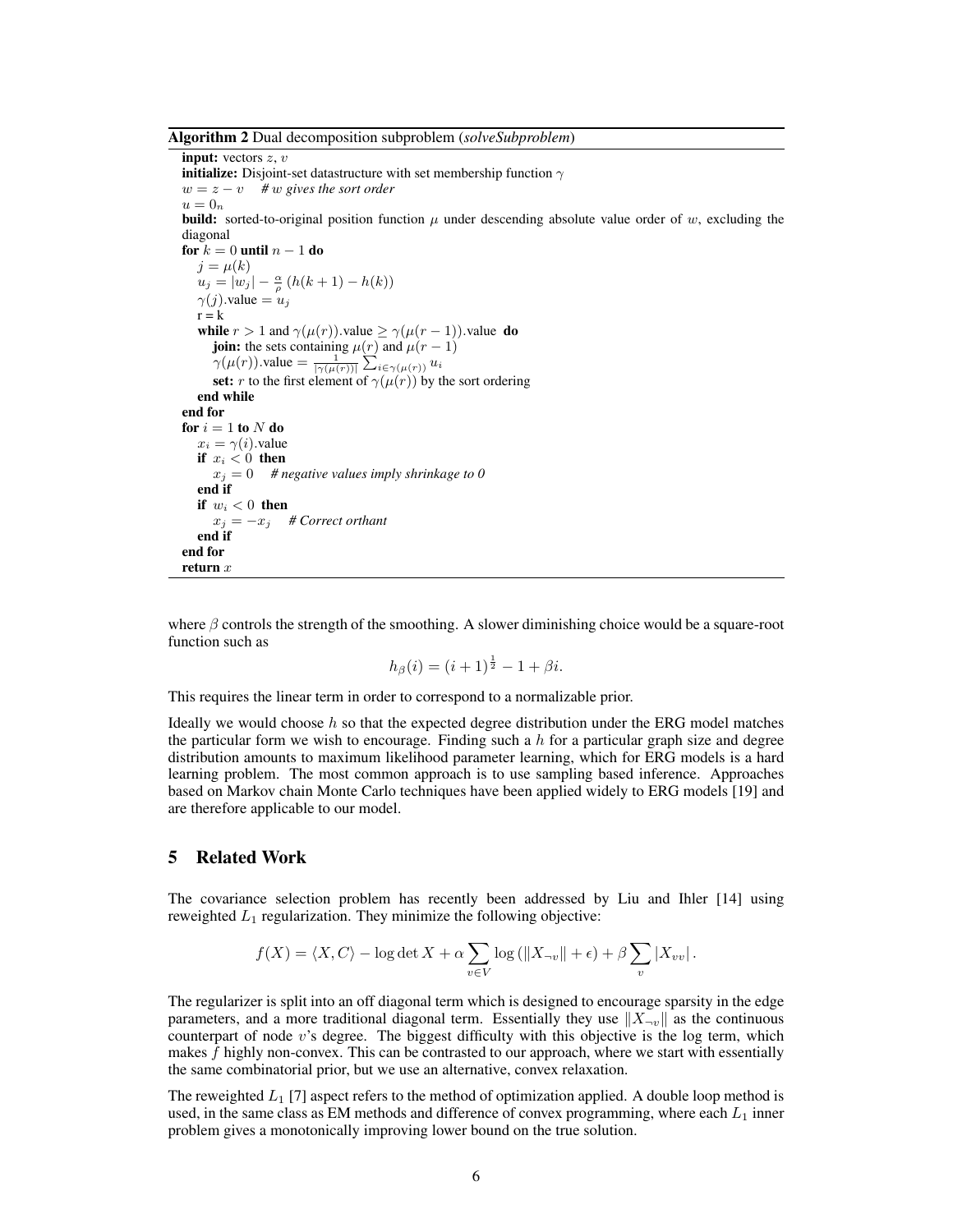

Figure 1: ROC curves for BA model (left) and fixed degree distribution model (right)



**Figure 2:** Reconstruction of a gene association network using  $L_1$  (left), submodular relaxation (middle), and reweighted  $L_1$  (right) methods

## 6 Experiments

**Reconstruction of synthetic networks.** We performed a comparison against the reweighted  $L_1$ method of Liu and Ihler  $[14]$ , and a standard  $L_1$  regularized method, both implemented using ADMM for optimization. Although Liu and Ihler [14] use the glasso [10] method for the inner loop, ADMM will give identical results, and is usually faster [18]. Graphs with 60 nodes were generated using both the Barabasi-Albert model [4] and a predefined degree distribution model sampled using the method from Bayati et al. [5] implemented in the NetworkX software package. Both methods generate scale-free graphs; the BA model exhibits a scale parameter of 3.0, whereas we fixed the scale parameter at 2.0 for the other model. To define a valid Gaussian model, edge weights of  $X_{ij} = -0.2$  were assigned, and the node weights were set at  $X_{ii} = 0.5 - \sum_{i \neq j} X_{ij}$  so as to make the resulting precision matrix diagonally dominant. The resulting Gaussian graphical model was sampled 500 times. The covariance matrix of these samples was formed, then normalized to have diagonal uniformly 1.0. We tested with the two  $h$  sequences described in section 4. The parameters for the degree weight sequences were chosen by grid search on random instances separate from those we tested on. The resulting ROC curves for the Hamming reconstruction loss are shown in Figure 1. Results were averaged over 30 randomly generated graphs for each each figure.

We can see from the plots that our method with the square-root weighting presents results superior to those from Liu and Ihler [14] for these datasets. This is encouraging particularly since our formulation is convex while the one from Liu and Ihler [14] isn't. Interestingly, the log based weights give very similar but not identical results to the reweighting scheme which also uses a log term. The only case where it gives inferior reconstructions is when it is forced to give a sparser reconstruction than the original graph.

Reconstruction of a gene activation network. A common application of sparse covariance selection is the estimation of gene association networks from experimental data. A covariance matrix of gene co-activations from a number of independent micro-array experiments is typically formed, on which a number of methods, including sparse covariance selection, can be applied. Sparse estimation is key for a consistent reconstruction due to the small number of experiments performed. Many biological networks are conjectured to be scale-free, and additionally ERG modelling techniques are known to produce good results on biological networks [16]. So we consider micro-array datasets a natural test-bed for our method. We ran our method and the  $L_1$  reconstruction method on the first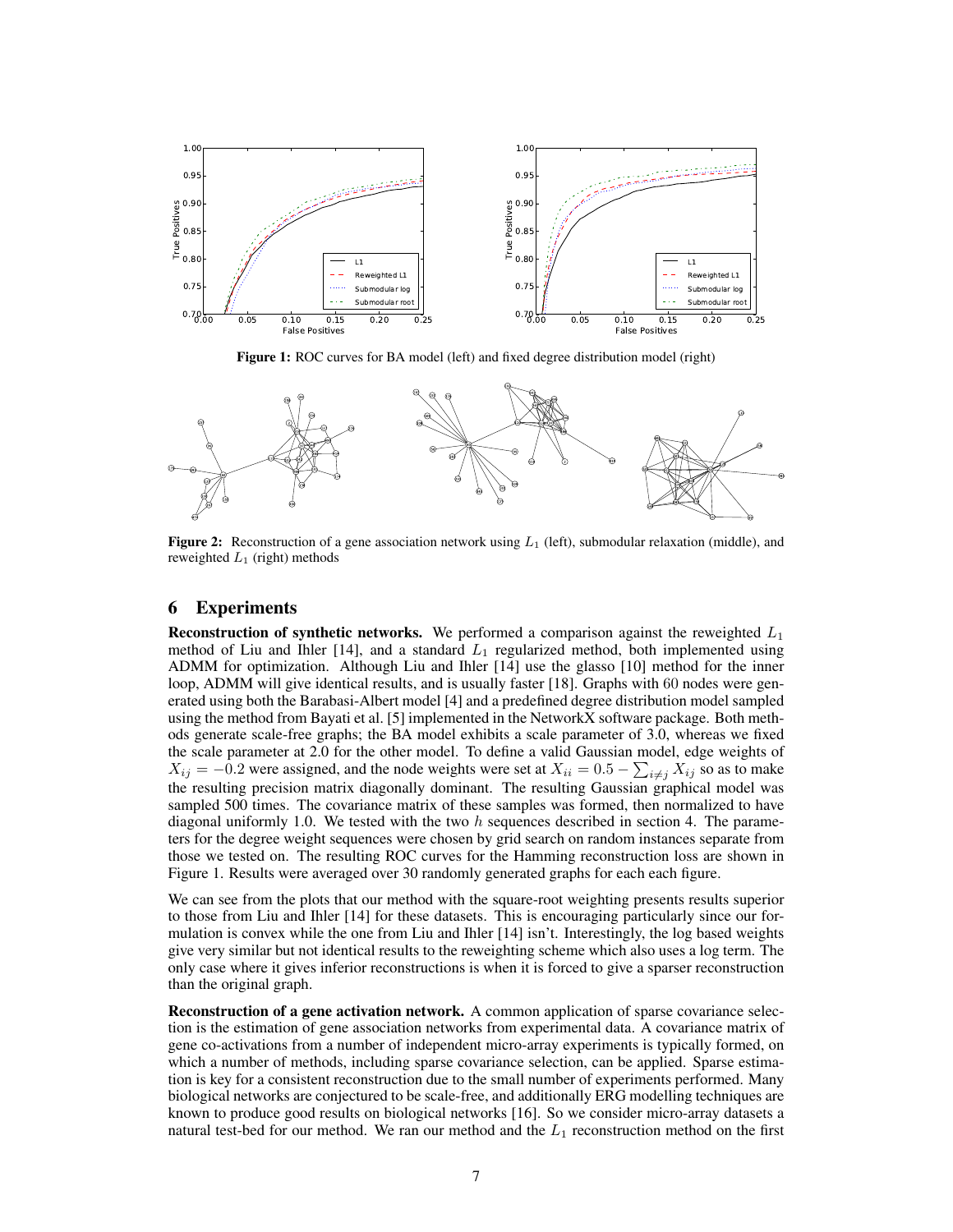500 genes from the GDS1429 dataset (http://www.ncbi.nlm.nih.gov/gds/1429), which contains 69 samples for 8565 genes. The parameters for both methods were tuned to produce a network with near to 50 edges for visualization purposes. The major connected component for each is shown in Figure 2.

While these networks are too small for valid statistical analysis of the degree distribution, the submodular relaxation method produces a network with structure that is commonly seen in scale free networks. The star subgraph centered around gene 60 is more clearly defined in the submodular relaxation reconstruction, and the tight cluster of genes in the right is less clustered in the  $L_1$  reconstruction. The reweighted  $L_1$  method produced a quite different reconstruction, with greater clustering.

Runtime comparison: different proximal operator methods. We performed a comparison against two other methods for computing the proximal operator: subgradient descent and the minimum norm point (MNP) algorithm. The MNP algorithm is a submodular minimization method that can be adapted for computing the proximal operator [2]. We took the input parameters from the last invocation of the proximal operator in the BA test, at a prior strength of 0.7. We then plotted the convergence rate of each of the methods, shown in Figure 3. As the tests are on randomly generated graphs, we present only a representative example. It is clear from this and similar tests that we performed that the subgradient descent method converges too slowly to be of practical applicability for this problem. Subgradient methods can be a good choice when



Figure 3: Comparison of proximal operators

only a low accuracy solution is required; for convergence of ADMM the error in the proximal operator needs to be smaller than what can be obtained by the subgradient method. The MNP method also converges slowly for this problem, however it achieves a low but usable accuracy quickly enough that it could be used in practice. The dual decomposition method achieves a much better rate of convergence, converging quickly enough to be of use even for strong accuracy requirements.

The time for individual iterations of each of the methods was 0.65ms for subgradient descent, 0.82ms for dual decomposition and 15ms for the MNP method. The speed difference is small between a subgradient iteration and a dual decomposition iteration as both are dominated by the cost of a sort operation. The cost of a MNP iteration is dominated by two least squares solves, whose running time in the worst case is proportional to the square of the current iteration number. Overall, it is clear that our dual decomposition method is significantly more efficient.

Runtime comparison: submodular relaxation against other approaches. The running time of the three methods we tested is highly dependent on implementation details, so the following speed comparison should be taken as a rough guide. For a sparse reconstruction of a BA model graph with 100 vertices and 200 edges, the average running time per 10<sup>−</sup><sup>4</sup> error reconstruction over 10 random graphs was 16 seconds for the reweighted  $L_1$  method and 5.0 seconds for the submodular relaxation method. This accuracy level was chosen so that the active edge set for both methods had stabilized between iterations. For comparison, the standard  $L_1$  method was significantly faster, taking only 0.72 seconds on average.

# Conclusion

We have presented a new prior for graph reconstruction, which enforces the recovery of scale-free networks. This prior falls within the growing class of structured sparsity methods. Unlike previous approaches to regularizing the degree distribution, our proposed prior is convex, making training tractable and convergence predictable. Our method can be directly applied in contexts where sparse covariance selection is currently used, where it may improve the reconstruction quality.

# Acknowledgements

NICTA is funded by the Australian Government as represented by the Department of Broadband, Communications and the Digital Economy and the Australian Research Council through the ICT Centre of Excellence program.